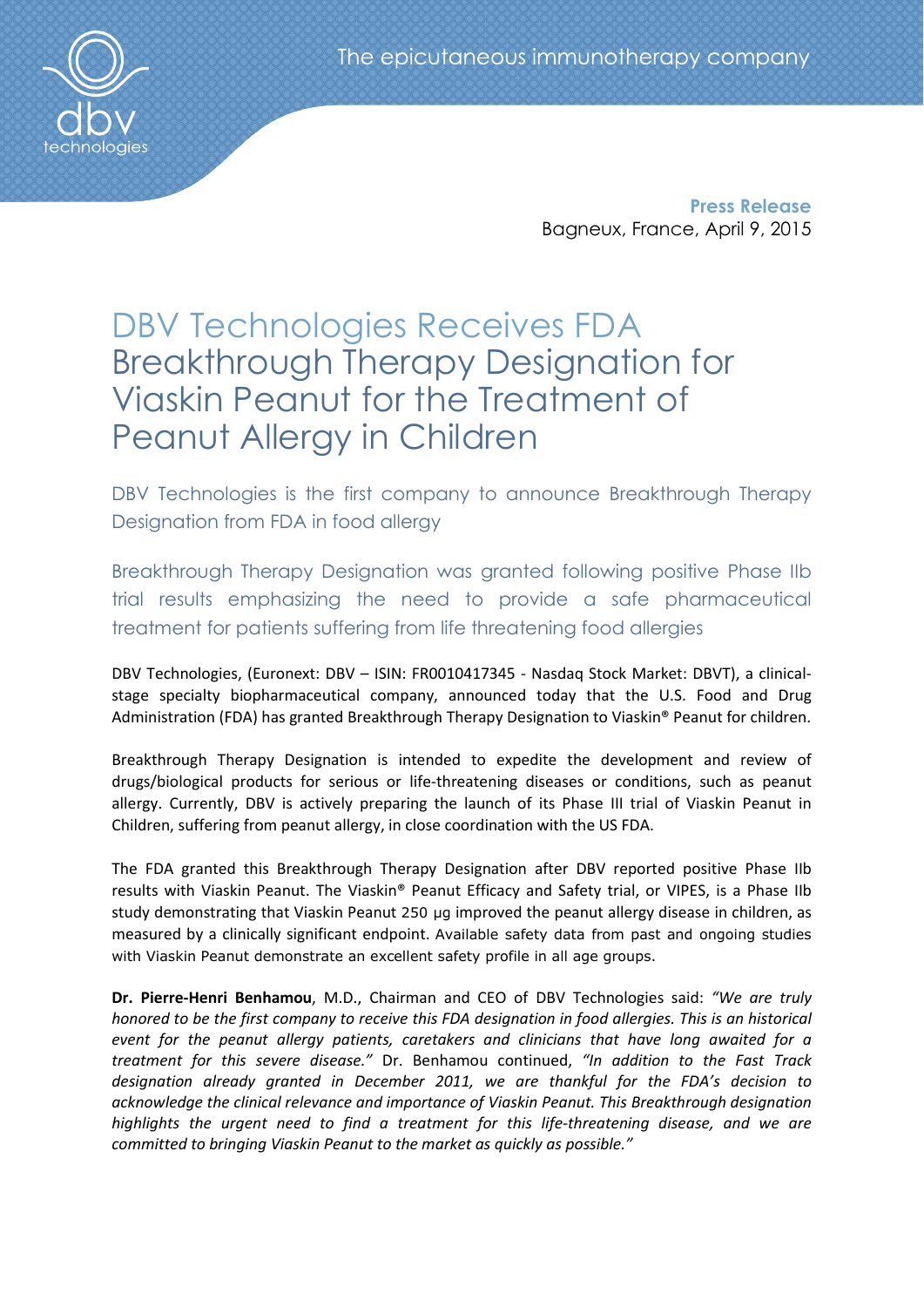

### About Viaskin® Peanut

DBV is developing the Viaskin® technology platform, which delivers biologically active compounds, including allergens, via intact skin. Viaskin® is an electrostatic patch, based on Epicutaneous Immunotherapy, or EPIT®, which administers an allergen directly onto the superficial layers of the skin to activate the immune system by specifically targeting antigen-presenting cells without allowing passage of the antigen into the bloodstream.

Viaskin® Peanut is currently being investigated in clinical trials for treatment of peanut allergy.

### About the VIPES Clinical Trial

VIPES is a completed Phase IIb, double-blind placebo-controlled safety and efficacy study of Viaskin Peanut at 3 dose-levels (50 μg, 100 μg, 250 μg peanut protein) versus placebo for 12 months in an adult and pediatric populations of 221 subjects aged 6-55 years in 2 age strata (113 children aged 6- 11 years, 108 adolescents and adults). A treatment responder was defined as a subject with a peanut protein eliciting dose equal to or greater than 1,000 mg peanut protein based on the results of the double blind, placebo controlled peanut challenge after 12 months of treatment or a subject with a ≥10-fold increase of the eliciting dose at 12 months, compared to the initial eliciting dose. The trial met its primary efficacy endpoint at the highest explored dose (Viaskin Peanut 250 μg), which showed a higher proportion of responding patients (50.0%) versus placebo (25.0%) after 12 months of Epicutaneous Immunotherapy (EPIT); this difference reached statistical significance (p=0.0108). Overall, Viaskin Peanut 250 μg showed better results than Viaskin Peanut 100 μg or 50 μg.

## About Breakthrough Therapy Designation

The Breakthrough Therapy designation was created by the FDA to expedite the development and review of drugs/biological products that target serious or life-threatening conditions. A Breakthrough Therapy drug must show preliminary clinical evidence of a substantial improvement on a clinically significant endpoint over available therapies, or over placebo if there is no available therapy. The designation includes all of the Fast Track program features, as well as more intensive FDA guidance and discussion. The Breakthrough Therapy designation is distinct from both accelerated approval and priority review, which can also be granted to the same product if relevant criteria are met.

# About DBV Technologies

DBV Technologies is developing Viaskin®, an innovative new approach to the treatment of allergies – a major public health issue that has been increasing in prevalence. DBV Technologies, incorporated in France in 2002, has developed a proprietary, worldwide-patented technology for administering an allergen to intact skin while avoiding transfer to the blood, and thus considerably lowering the risk of a systemic, allergic reaction in the event of accidental exposure. DBV Technologies is focusing on food allergies, including milk and peanut, for which there are currently no effective treatments. DBV Technologies has designed two products candidates: Viaskin® Peanut and Viaskin® Milk. The clinical development program for Viaskin® Peanut has received Fast Track designation and Breakthrough Therapy designation from the US Food and Drug Administration.

DBV Technologies shares are traded on segment B of Euronext Paris (Ticker: DBV, ISIN code: FR0010417345) and on the Nasdaq Stock Market in the form of American Depositary Shares (each representing one-half of one ordinary share) (Ticker: DBVT). For more information on DBV Technologies, please visit our website: www.dbv-technologies.com